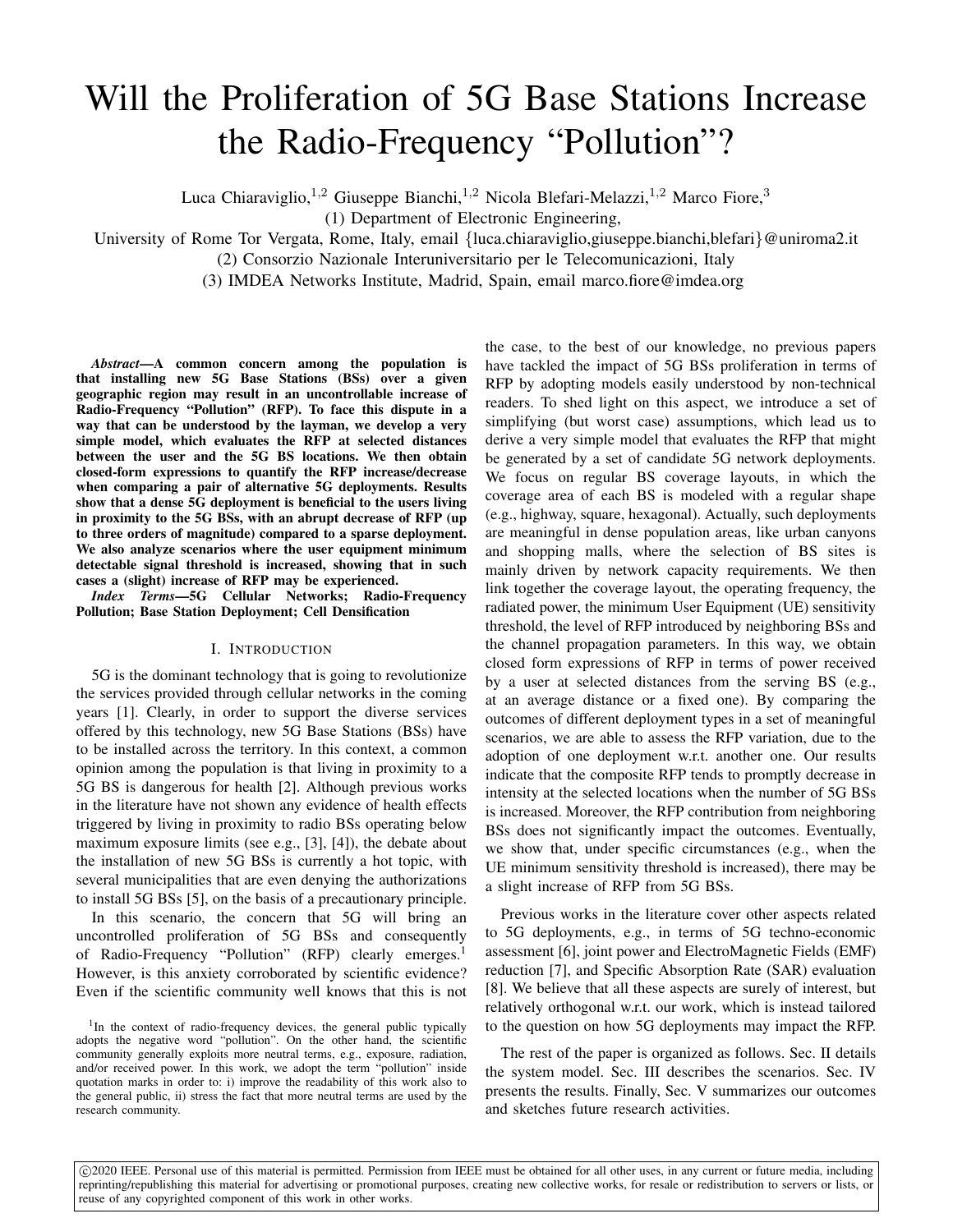## II. SYSTEM MODEL

In this work, we consider the deployment of a set of 5G BSs to cover a set of geographic pixels in a scenario where a single operator provides a 5G service. Our analysis leverages some standard topological/regularity/propagation assumptions, namely: i) the BSs are placed on a regular layout, as we consider a dense deployment with a uniform distribution of users; consequently, each BS serves a portion of the total territory under consideration, ii) the BSs are characterized by common features in terms of coverage shape, coverage size, and adopted frequency; i.e., the same BS equipment is used across the set; iii) the propagation conditions are the same among the BSs in the set; e.g., the reliable coverage distance is sufficiently short to avoid modifications of the propagation model due to changes in the path loss exponent [9].

Key Assumptions. We then introduce the following key assumptions, namely: i) the BS radiation pattern is omnidirectional, ii) the power of the BS is set to provide adequate reception quality imposed by a minimum UE sensitivity at the BS coverage edge, $<sup>2</sup>$  and iii) the level of RFP</sup> produced by the neighboring BSs is evaluated at the BS edge. In the following, we provide more details about why these assumptions are meaningful for our analysis.

Focusing on the first assumption, a real 5G BS generally exhibits a radiation pattern different than a omnidirectional one, because: i) sectorization is in general exploited, and ii) the extensive adoption of beamforming allows to concentrate the transmitted signal strength on specific locations. With sectorization, the radiation patterns match the orientation of the sectors. With beamforming, the actual RFP level that is received over the territory generally varies both in time and space, and it is normally estimated through statistical models, which demonstrate that the average RFP at a given pixel is substantially lower than the theoretically maximum value [10]. Assuming an omnidirectional radiation is a worst case scenario, in which: i) each pixel is served by a beam (i.e., the beams are activated simultaneously in all the directions), ii) each pixel is not affected by sectorization (i.e., for a given pixel to BS distance, the UE received power is constant across the entire geographic extent of the sector, even for pixels along the sector edge). This assumption leads to an over-estimation of the received RFP, thus substantiating our results.

The second assumption is about the setting of the BS power. Let us denote with  $I$  and  $P$  the set of 5G BSs and the set of pixels, respectively.  $P_{(i)}^E$  is the power emitted by BS  $i \in \mathcal{I}$  to provide coverage within the pixels in its coverage area.  $P_{\text{TH}}^R$ is the minimum power that has to be received by a pixel from a 5G BS providing adequate 5G coverage. For every pixel  $p \in \mathcal{P}$  in the coverage area of BS i, a minimum sensitivity threshold has to be ensured through the following constraint:

$$
\frac{P_{(i)}^E}{d_{(p,i)}^{\gamma} \cdot f^{\eta} \cdot c} \ge P_{\text{TH}}^R \tag{1}
$$

where  $d_{(p,i)}$  is the distance between pixel p and 5G BS i,  $\gamma$ is the path loss exponent for the distance,  $f$  is the operating frequency,  $\eta$  is the path loss exponent for the frequency, and  $c$  is a baseline path loss. Since we consider a regular layout and a uniform user distribution, all the BSs belonging to the set radiate the same power, i.e.,  $P_{(i)}^E = P^E$ . In addition, it is trivial to note that constraint  $(1)$  can be satisfied by setting  $P^E$  as:

$$
P^{E} = P_{\text{TH}}^{R} \cdot d_{\text{MAX}}^{\gamma} \cdot f^{\eta} \cdot c \tag{2}
$$

where  $d_{MAX}$  is the maximum coverage distance of a 5G BS. In other words, the received power at the BS edge is our reference to setup the BS power. In this scenario, the effect of interference from neighboring BSs and the impact of noise can be easily compensated by varying the values of  $P_{\text{TH}}^R$ .

The third assumption involves the combined RFP computation due to the serving BS  $s \in \mathcal{I}$  *and* the neighboring ones  $i \in \mathcal{I}^{\text{NEIGH}}, i \neq s$ , where  $\mathcal{I}^{\text{NEIGH}} \subset \mathcal{I}$  is the subset of neighboring BS whose RFP contribution can be sensed at pixel p. In general, the RFP  $P_{(p)}^R$  that is received by a given pixel  $p$  is expressed as:

$$
P_{(p)}^{R} = \underbrace{\frac{P^{E}}{d_{(p,s)}^{'} \cdot f^{\eta} \cdot c}}_{\text{RFP from serving BS}} + \underbrace{\sum_{i \in I^{NEIGH}} \frac{P^{E}}{d_{(p,i)}^{'} \cdot f^{\eta} \cdot c}}_{\text{RFP from neighboring BS}} \tag{3}
$$

Let us introduce the inter-site distance  $d_{\text{STTE}} = 2 \cdot \zeta \cdot d_{\text{MAX}}$ , where  $\zeta \in (0, 1)$  is a parameter set in order to avoid coverage holes. We then assume that the RFP of the neighbors is evaluated at distance  $d_{\text{STTE}}/2 = \zeta \cdot d_{\text{MAX}}$  for all neighbors  $N<sup>I</sup> = |\mathcal{I}^{NEIGH}|$ . It is easy to note that this assumption leads to an Upper Bound (UB) of  $P_{(p)}^R$  if  $d_{(p,s)} \leq \zeta \cdot d_{\text{MAX}}$ , where  $d_{(p,s)}$  is the distance between pixel p and serving BS s. More formally, we have:

$$
P_{(p)}^{R} \leq \frac{P^{E}}{\underbrace{d_{(p,s)}^{\gamma} \cdot f^{\eta} \cdot c}_{\text{RFP from serving BS}}} + \underbrace{N^{I} \cdot \frac{P^{E}}{\zeta^{\gamma} \cdot d_{\text{MAX}}^{\gamma} \cdot f^{\eta} \cdot c}}_{\text{RFP from neighboring BSs (UB)}} \tag{4}
$$

Although this assumption may appear too conservative at the first glance, as the distance between the current pixel  $p$  and each neighbor is in general larger than  $\zeta \cdot d_{\text{MAX}}$ , in this work we show that the total RFP introduced by  $N<sup>I</sup>$  neighbors does not significantly affect the results, compared to the case in which no RFP contribution from the neighbors is assumed.

Single Deployment RFP. Let us now consider a pixel located at an average distance  $d_{AVG}$  from the serving BS. Clearly, it holds that  $d_{\text{AVG}} < d_{\text{MAX}}$ <sup>3</sup> By exploiting the right-hand side of Eq. (4), the RFP  $P_{AVG}^{R}$  at average distance is expressed as:

$$
P_{\text{AVG}}^{R} = \frac{P^{E}}{d_{\text{AVG}}^{\gamma} \cdot f^{\eta} \cdot c} + N^{I} \frac{P^{E}}{\zeta^{\gamma} \cdot d_{\text{MAX}}^{\gamma} \cdot f^{\eta} \cdot c}
$$
 (5)

<sup>3</sup>For regular deployments,  $d_{\text{AVG}} < \zeta \cdot d_{\text{MAX}}$  also holds.

 $2$ The power of the BS is assumed to ensure the maximum limits imposed by law. The investigation of the setting of BS power in the presence of multiple operators and pre-5G technologies operating over the territory is left for future work. This step clearly includes also alternative policies to set the BS power, different from a minimum sensitivity constraint considered in this work.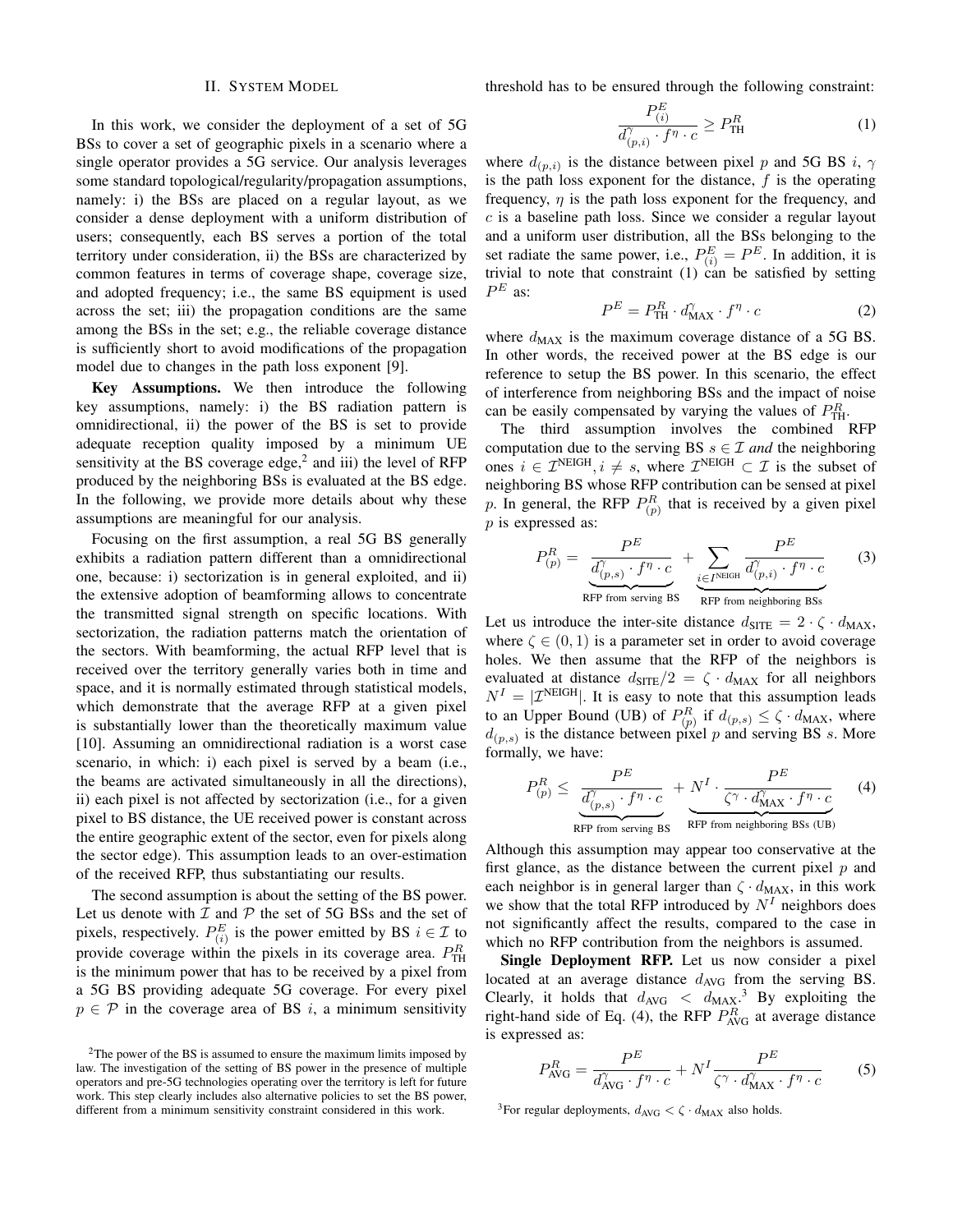

Fig. 1. Graphical sketch of the distances appearing in the RFP computation of Eq. (5). The RFP of the serving BS is evaluated at  $d_{AVG}$ . The RFP level from neighboring BSs is evaluated at  $\zeta \cdot d_{\text{MAX}}$ .

Fig. 1 illustrates the distances appearing in Eq. 5, by considering a hexagonal layout. Specifically, the central BS is the serving one, while the adjacent BSs are the neighbors. Consequently,  $N^I = 6$  in this example. By analyzing the figure in detail, we observe that the RFP evaluation of the serving BS is done at distance  $d_{\text{AVG}}$  while the RFP of the neighbors is performed at distance  $\zeta \cdot d_{\text{MAX}}$ .

Since we adopt a regular shape for the coverage area, the average distance  $d_{\text{AVG}}$  is expressed as  $d_{\text{AVG}} = \alpha \cdot d_{\text{MAX}}$ , where  $\alpha \in (0,1)$  is a fixed parameter depending on the chosen coverage layout. Consequently, Eq. (5) can be rewritten as:

$$
P_{\text{AVG}}^{R} = \frac{P^{E} \cdot \left[ \alpha^{-\gamma} + N^{I} \cdot \zeta^{-\gamma} \right]}{d_{\text{MAX}}^{\gamma} \cdot r \cdot c}
$$
 (6)

By expressing  $P^E$  as in Eq. (2), we can simplify  $P_{\text{AVG}}^R$  as:

$$
P_{\text{AVG}}^R = P_{\text{TH}}^R \cdot \left[ \alpha^{-\gamma} + N^I \cdot \zeta^{-\gamma} \right] \tag{7}
$$

Let us now consider a pixel at a fixed distance  $d_{FX}$  from the serving BS. The relationship between  $d_{FX}$  and  $d_{MAX}$  is expressed as  $d_{FX} = \beta \cdot d_{MAX}$ , where  $\beta \in (0,1)$  is a fixed parameter. By adopting a procedure similar to Eq. (5)-(7), we can formally introduce the RFP  $P_{FX}^R$  at distance  $d_{FX}$ :

$$
P_{\text{FX}}^R = P_{\text{TH}}^R \cdot \left[ \beta^{-\gamma} + N^I \cdot \zeta^{-\gamma} \right] \tag{8}
$$

In our scenarios, we will consider values of  $d_{FX}$  in proximity to the 5G BSs, since in general people working/living close to the BSs are the ones expressing the highest concerns about RFP. However, the same model can be adopted also for distances up to  $\zeta \cdot d_{\text{MAX}}$ .

Finally, Fig. 2 shows an example of  $d_{MAX}$ ,  $d_{AVG}$  and  $d_{FX}$ in two hexagonal deployments, which are labelled as (1) and (2), respectively. Since  $d_{MAX}(2) < d_{MAX}(1)$ , it is easy to note that  $d_{\text{AVG}}(2) < d_{\text{AVG}}(1)$ . However,  $d_{\text{FX}}(1) = d_{\text{FX}}(2)$ .

RFP Comparison among 5G Deployments. Let us now consider the comparison among two different 5G deployment



Fig. 2. An example of  $d_{MAX}$ ,  $d_{AVG}$  and  $d_{FX}$  in two hexagonal deployments.  $d_{MAX}(2) < d_{MAX}(1), d_{AVG}(2) = \alpha \cdot d_{MAX}(2), d_{AVG}(1) = \alpha \cdot d_{MAX}(1).$ Consequently, it holds that  $d_{\text{AVG}}(2) < d_{\text{AVG}}(1)$ , while  $d_{\text{FX}}(2) = d_{\text{FX}}(1)$ (figure best viewed in colors).

types, denoted with indexes (1) and (2), respectively. Each deployment type is characterized by a given set of features, e.g., frequency f, propagation exponent  $\gamma$ , minimum power threshold  $P_{\text{TH}}^R$ , maximum distance  $d_{\text{MAX}}$  and emitted (radiated) power  $P<sup>E</sup>$ . We initially compare the deployments in terms of ratio of emitted powers  $P^{E}(1)$  and  $P^{E}(2)$ , which is denoted as  $\delta(P^E)$ . By adopting Eq. (2) to express  $P^E(1)$  and  $P^E(2)$ ,  $\delta(P^E)$  becomes equal to:

$$
\delta(P^E) = \delta(d_{\text{MAX}})^{\gamma(1)} \cdot \frac{d_{\text{MAX}}(2)^{\gamma(1)}}{d_{\text{MAX}}(2)^{\gamma(2)}} \cdot \delta(P_{\text{TH}}^R) \cdot \delta(f)^{\eta} \cdot \delta(c) \tag{9}
$$

where  $\delta(d_{\text{MAX}}) = \frac{d_{\text{MAX}}(1)}{d_{\text{MAX}}(2)}$ ,  $\delta(P_{\text{TH}}^R) = \frac{P_{\text{TH}}^R(1)}{P_{\text{TH}}^R(2)}$ ,  $\delta(f) = \frac{f(1)}{f(2)}$ ,  $\delta(c) = \frac{c(1)}{c(2)}$ . Clearly, when  $\delta(P^E) > 1$ , the power radiated by deployment (1) is higher than the one of deployment (2). On the other hand, when  $\delta(P^E) < 1$ , the opposite holds. Finally, when  $\delta(P^E) = 1$ , there is no variation in the radiated power among the two deployments.

In the following, we compare the two deployments by introducing the RFP ratio at average distance, denoted as  $\delta(P_{\text{AVG}}^R)$ . By adopting Eq. (7),  $\delta(P_{\text{AVG}}^R)$  is expressed as:

$$
\delta(P_{\text{AVG}}^R) = \delta(P_{\text{TH}}^R) \cdot \frac{\alpha(1)^{-\gamma(1)} + N^I(1) \cdot \zeta^{-\gamma(1)}}{\alpha(2)^{-\gamma(2)} + N^I(2) \cdot \zeta^{-\gamma(2)}} \tag{10}
$$

By assuming the same coverage layout in the two deployments, it holds that  $\alpha(1) = \alpha(2) = \alpha$ . Consequently, Eq. (10) can be rewritten as:

$$
\delta(P_{\text{AVG}}^R) = \delta(P_{\text{TH}}^R) \cdot \frac{\alpha^{-\gamma(1)} + N^I(1) \cdot \zeta^{-\gamma(1)}}{\alpha^{-\gamma(2)} + N^I(2) \cdot \zeta^{-\gamma(2)}} \tag{11}
$$

Similarly to  $\delta(P^E)$ ,  $\delta(P^R_{\text{AVG}})$  can take values  $> 1, < 1$ , or = 1, depending on which deployment achieves the lowest RFP. However, differently from  $\delta(P^E)$ ,  $\delta(P^R_{AVG})$  is the RFP received by a pixel at average distance  $d_{\text{AVG}}(1) = \alpha \cdot d_{\text{MAX}}(1)$ in deployment (1) and average distance  $d_{\text{AVG}}(2) = \alpha \cdot d_{\text{MAX}}(2)$ in deployment (2). Hence,  $d_{\text{AVG}}(1) \neq d_{\text{AVG}}(2)$  if  $d_{\text{MAX}}(1) \neq$  $d_{MAX}(2)$ . We believe that the metric  $\delta(P_{AVG}^R)$  is meaningful, as it may be representative for a user living at an average distance in deployment (1) and at an average distance in deployment (2).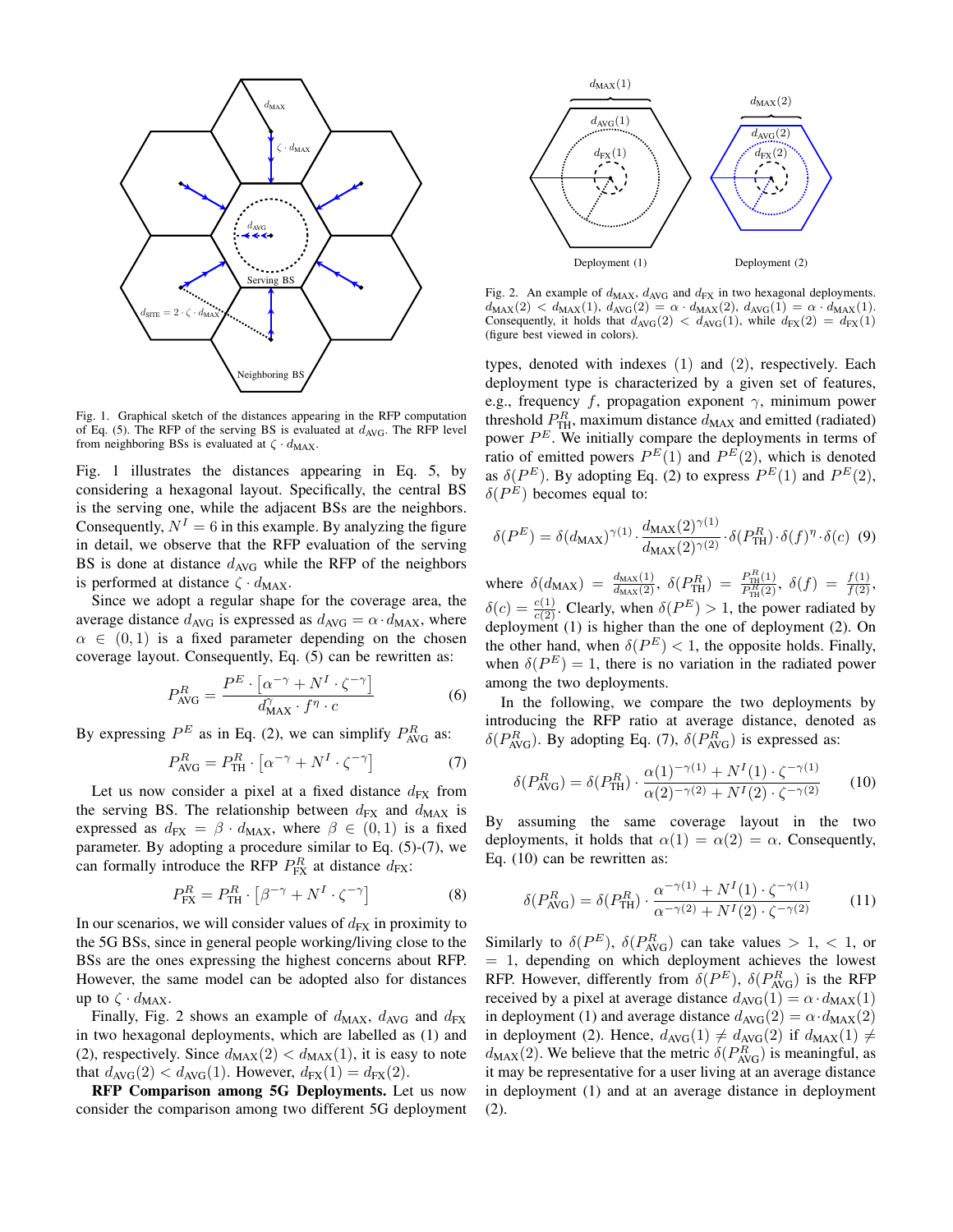

TABLE I 5G SCENARIOS UNDER CONSIDERATION

Fig. 3. Visual representation of deployment (1) and deployment (2) across the scenarios S1-S5 (Hexagonal layout).

Finally, we introduce the RFP ratio at fixed distance, denoted as  $\delta(P_{\text{FX}}^R)$ . By adopting Eq. (8),  $\delta(P_{\text{FX}}^R)$  is expressed as:

$$
\delta(P_{\text{FX}}^R) = \delta(P_{\text{TH}}^R) \cdot \frac{\beta(1)^{-\gamma(1)} + N^I(1) \cdot \zeta^{-\gamma(1)}}{\beta(2)^{-\gamma(2)} + N^I(2) \cdot \zeta^{\gamma - (2)}} \tag{12}
$$

In this case, it is meaningful to compare the deployments at the same distance  $d_{FX}(1) = d_{FX}(2)$ . This setting is representative for a user living at the same distance from the serving BS in both the deployments. Hence, it holds that  $\beta(2) = \beta(1) \cdot \delta(d_{\text{MAX}})$ . Consequently, Eq. (12) is rewritten as:

$$
\delta(P_{\text{FX}}^R) = \frac{\delta(P_{\text{TH}}^R) \cdot [\beta(1)^{-\gamma(1)} + N^I(1) \cdot \zeta^{-\gamma(1)}]}{\beta(1)^{-\gamma(2)} \cdot \delta(d_{\text{MAX}})^{-\gamma(2)} + N^I(2) \cdot \zeta^{-\gamma(2)}} \tag{13}
$$

Similarly to  $\delta(P_{\text{AVG}}^R)$ , also this metric can take values  $> 1$ ,  $< 1$ , or = 1. However, differently from  $\delta(P_{\text{AVG}}^R)$ , the distance between the user and the serving BS is kept constant in the two deployments.

Summarizing, we compare deployment (1) and deployment (2) in terms of emitted power ratio  $\delta(P^E)$  (Eq. (9)), RFP ratio at average distance  $\delta(P_{\text{AVG}}^R)$  (Eq. (11)), and RFP ratio at fixed distance  $\delta(P_{\text{FX}}^R)$  (Eq. (13)).

#### III. SCENARIOS

We consider a set of representative scenarios, detailed in Tab. I. Each scenario includes a set of parameters to characterize the pair of deployments under consideration, namely  $d_{MAX}$ ,  $P_{TH}^{R}$ ,  $\gamma$ ,  $f$  and  $c$ . The numerical values for the propagation parameters  $\gamma$  and  $\eta$  are set in accordance to the 5G 3GPP CI propagation model detailed in [9] (3GPP TR 38.901 V14.0.0). By adopting this model,  $\gamma = 2.1$  and  $\gamma = 3$ for LOS and NLOS conditions, respectively. Moreover, we consider values of  $d_{MAX} \leq 500$  [m]: in this way, as reported by [9], the exponent of the propagation model in LOS conditions does not change with distance. The frequency exponent  $\eta$  is set to 2 for all the scenarios, as in [9]. In addition, we adopt the 5G Italian frequencies in the sub-6 [GHz] spectrum, which is the most promising option for offering coverage and a mixture of coverage and capacity. Eventually, the baseline path loss  $c$ does not vary across the deployments. Actually, this term may include several factors, e.g., the fixed attenuation appearing in the Friis' law and the shadowing/scattering component [9], but we prefer to keep it constant as it solely appears in the emitted power ratio  $\delta(P^E)$ , but not in the RFP ratios  $\delta(P_{AVG}^R)$  and  $\delta(P_{\text{FX}}^R)$ . Consequently,  $\delta(c) = 1$  in all the scenarios. Finally, each scenario is evaluated over different coverage layouts.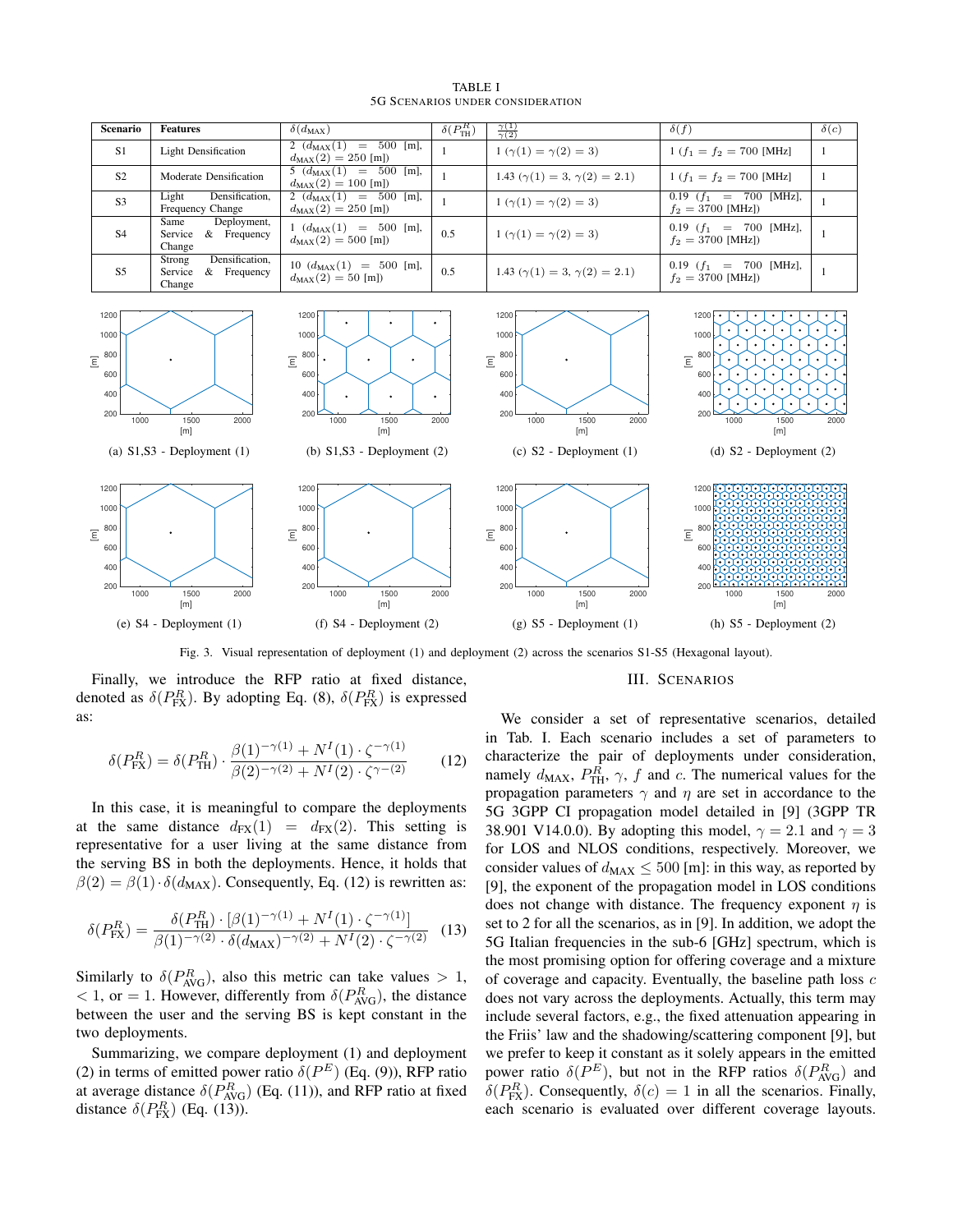More precisely, we consider the following cases:

- Highway layout: the BSs are positioned on a strip, with  $\zeta = 1$  to avoid coverage holes;
- Square layout: the BSs are positioned at the intersections of a Manhattan grid, with  $\zeta = 1/\sqrt{2}$ ;
- Hexagonal layout: the BSs are placed on an hexagonal grid, with  $\zeta = \sqrt{3}/2$ .

Fig. 3 provides a visual representation of the two deployments under consideration in each scenario, for the hexagonal layout. In the following, we provide more details about each scenario:

- S1) light densification scenario (Fig.3(a)-3(b)): the only parameter (slightly) changing across deployment (1) and deployment (2) is  $d_{MAX}$ . In S1, deployment (2) is slightly denser than deployment (1), while all the other parameters do not vary across the two deployments;
- S2) moderate densification scenario (Fig.3(c)-3(d)), which is subject to a radical variation of  $d_{MAX}$  and  $\gamma$  across the two deployments. In S2, the operator adopts a denser deployment in (2) compared to (1). This choice is coupled with a different site deployment strategy and/or site configuration setting, which allows a better coverage over the territory. Consequently,  $\gamma(2) < \gamma(1)$ ;
- S3) light densification plus a frequency change (Fig.3(a)-3(b)). In S3, both  $d_{MAX}$  and f are varied in the two deployments. Specifically, while the 700 [MHz] frequency in (1) is primary used to provide coverage, the 3700 [MHz] of (2) allows to achieve a good mixture of coverage and capacity. Moreover, we consider a slight reduction of  $d_{MAX}(2)$  compared to  $d_{MAX}(1)$ ;
- S4) variation of the operating frequency  $f$  and of the minimum sensitivity threshold  $P_{\text{TH}}^R$  (Fig.3(e)-3(f)). In S4,  $d_{MAX}$  is not varied, while we assume an increase of  $P_{TH}^{R}$ and  $f$  when passing from deployment (1) to deployment (2). With these settings, the operator is able to support a 5G service demanding a higher amount of capacity in deployment (2) compared to (1);
- S5) strong densification scenario (Fig.3(g)-3(h)), in which  $d_{MAX}(2)$  is much lower than  $d_{MAX}(1)$ ,  $P_{TH}^{R}(2) > P_{TH}^{R}(1)$ ,  $f(2) > f(1)$ , and  $\gamma(2) < \gamma(1)$ . In S5, the operator evaluates the impact of passing from a sparse set of 5G BSs to a very dense deployment. Clearly, this choice has an impact on the propagation conditions, as users in deployment (2) tend to be in LOS conditions w.r.t. the serving 5G BS, resulting in  $\gamma(2) < \gamma(1)$ . Moreover, the increase of the minimum sensitivity  $P_{\text{TH}}^R$  and the adoption of an higher frequency  $f$  in (2) compared to (1) allows the operator to provide a larger capacity to the users.

We then set the amount of RFP  $N<sup>I</sup>$  generated by the neighboring BSs. To this point, we consider two distinct cases. In the first one, we assume perfect coverage provided by the BSs, i.e., each BS radiates power only over the covered area, without impacting areas covered by other BSs. Consequently, it holds that  $N^I(1) = N^I(2) = 0$ . In the second case, we assume that each BS radiates power beyond the maximum

TABLE II EXPRESSION OF  $\alpha$  FOR DIFFERENT COVERAGE LAYOUTS

| <b>Coverage Layout</b> | <b>Closed Formula</b>                                   | <b>Numerical Value</b> |
|------------------------|---------------------------------------------------------|------------------------|
| Highway                |                                                         | 0.5                    |
| Square                 | $\frac{\sqrt{2}}{6}(\sqrt{2} + \log(1 + \sqrt{2})$ [11] | 0.5411                 |
| Hexagonal              | $\left(\frac{1}{3} + \frac{\log 3}{4}\right)$ [11]      | 0.6080                 |
| Circle                 | $rac{2}{3}$ [12]                                        | 0.6667                 |

distance  $d_{MAX}$ . In this way, the RFP of the current BS extends to the neighboring areas, which are covered by other BSs. Specifically, we assume an amount of RFP proportional to the number of adjacent BSs. Therefore, we set  $N^{I}(1) = N^{I}(2) =$  $2, N^{I}(1) = N^{I}(2) = 8, N^{I}(1) = N^{I}(2) = 6$  for the highway, square, and hexagonal layouts, respectively.

In the following, we set the values of  $\beta(1)$ ,  $\beta(2)$ ,  $\alpha$  across the deployments. Focusing on  $\beta(1)$ , we initially assume that the RFP is evaluated in close proximity to the serving BS in deployment (1). Therefore, we set  $\beta(1) = 0.05$  in all the scenarios. Since  $d_{FX} = \beta(1) \cdot d_{MAX}(1)$ , this corresponds in assessing the RFP for a user at  $d_{FX} = 25$  [m] from the serving BS. Also, we recall that  $\beta(2)$  is equal to  $\beta(1) \cdot \delta(d_{MAX})$ . Focusing on  $\alpha$ , Tab. II reports the closed-form expression and the numerical value for each coverage layout. For the highway layout,  $\alpha = 0.5$ , as this value corresponds to the average distance in the interval  $[0, 1]$  for a BS centered in  $x = 0$ with  $d_{MAX} = 1$ , i.e.,  $\alpha = \frac{1}{2} \int_{-1}^{1} |x| dx = 1/2$ . For the square and hexagonal cases, the average distance is computed as:

$$
\alpha = \int_{-\infty}^{+\infty} \int_{-\infty}^{+\infty} f(x, y) \sqrt{(x^2 + y^2)} dx dy \qquad (14)
$$

where  $f(x, y)$  is the probability density function of a square/hexagon with  $d_{MAX} = 1$  centered in  $(0, 0)$ . To solve Eq. (14), we adopt the closed-form expressions of average distance retrieved by [11]. We refer the interested reader to [11] for the formal proofs about average distance computation in these two cases. Finally, Tab. II reports as a term of comparison the upper bound of  $\alpha$ , which is computed from a circle layout. Interestingly, we can note that the numerical value of  $\alpha$  is increasing when passing from the square to the hexagonal layout, but still below the upper bound.

# IV. RESULTS

We initially compute the closed-form expressions of RFP metrics. We then provide a numerical evaluation to better quantify the impact in terms of potential RFP.

Closed-Form Expressions of RFP Metrics. Tab. III reports the closed-form expressions for  $\delta(P^E)$ ,  $\delta(P^R_{AVG})$ ,  $\delta(P^R_{FX})$ over the different scenarios, by considering the two different neighboring RFP options ( $N^I = 0$  or  $N^I > 0$ ). The ratio of this step is in fact to provide a ready-to-use tool when considering specific settings for the parameters, e.g., maximum distance increase, frequency increase, change in propagation conditions, etc.

Let us first consider the scenarios with  $N^I = 0$  (upper part of Tab. III). In the light densification scenario (S1),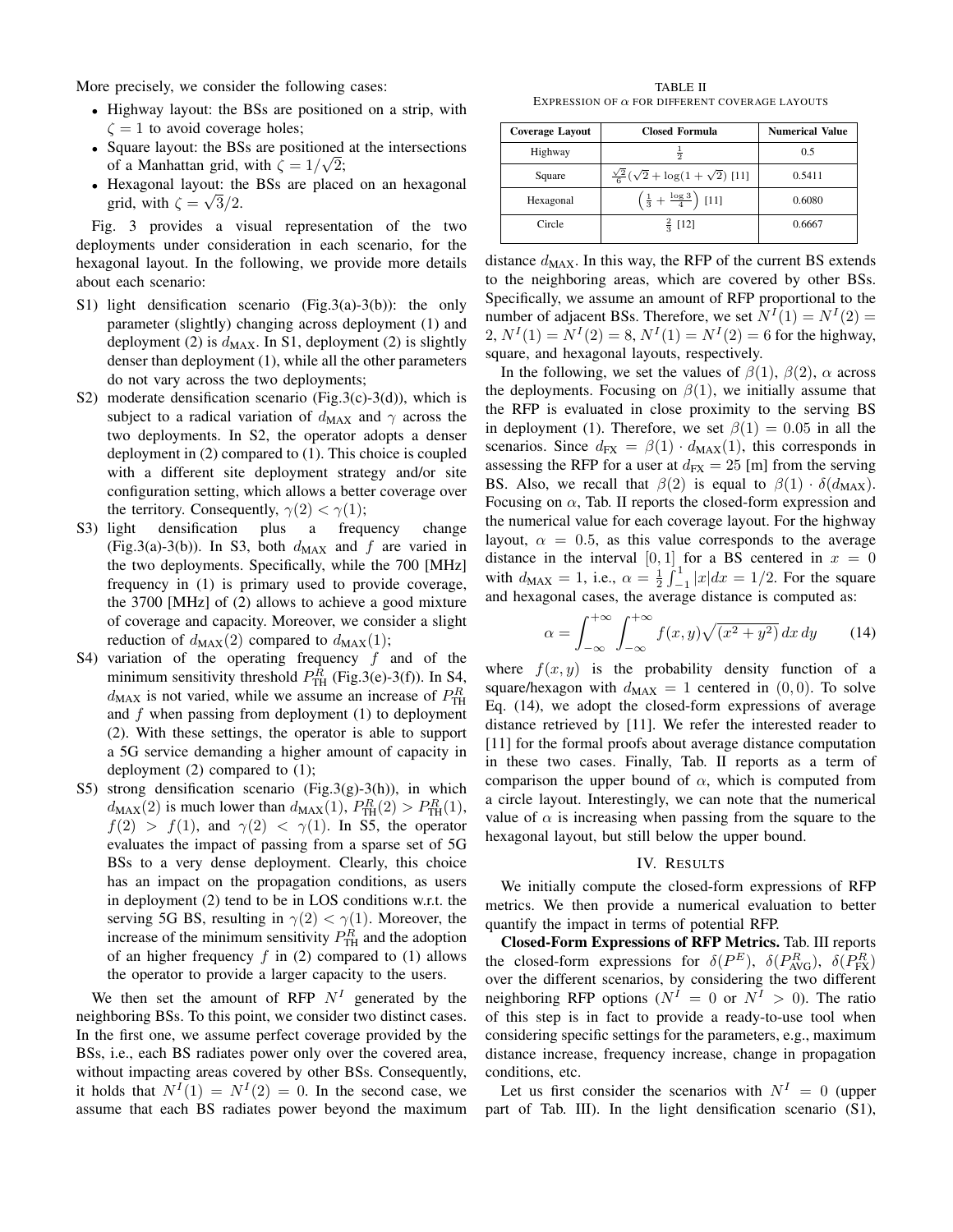| $\circ$<br>$\parallel$<br>$N^I(2)$<br>$\mathbb{I}$<br>$\bigoplus$                       | <b>Scenario</b> | $\delta({P^E})$                                                                                                                         | $\delta({P^R_{\text{AVG}}})$                                                                                                                                                               | $\delta(P_{\text{FX}}^R)$                                                                                                                                                                                                                  |
|-----------------------------------------------------------------------------------------|-----------------|-----------------------------------------------------------------------------------------------------------------------------------------|--------------------------------------------------------------------------------------------------------------------------------------------------------------------------------------------|--------------------------------------------------------------------------------------------------------------------------------------------------------------------------------------------------------------------------------------------|
|                                                                                         | <b>S1</b>       | $\delta(d_{\text{MAX}})^{\gamma(1)}$                                                                                                    |                                                                                                                                                                                            | $\delta(d_{\text{MAX}})^{\gamma(1)}$                                                                                                                                                                                                       |
|                                                                                         | S <sub>2</sub>  | $\delta(d_{\text{MAX}})^{\gamma(1)} \cdot d_{\text{MAX}}(2)^{\gamma(1)-\gamma(2)}$                                                      | $\alpha^{\gamma(2)-\gamma(1)}$                                                                                                                                                             | $\overline{\beta(1)}^{\gamma(2)-\gamma(1)}\cdot \delta(d_{\text{MAX}})^{\gamma(2)}$                                                                                                                                                        |
|                                                                                         | S <sub>3</sub>  | $\delta(d_{\text{MAX}})^{\gamma(1)} \cdot \delta(f)^{\eta}$                                                                             |                                                                                                                                                                                            | $\delta(d_{\text{MAX}})^{\gamma(1)}$                                                                                                                                                                                                       |
|                                                                                         | <b>S4</b>       | $\delta(P_{\text{TH}}^R) \cdot \delta(f)^{\eta}$                                                                                        | $\delta({P^R_{\text{TH}}})$                                                                                                                                                                | $\delta({P_{\text{TH}}^R})$                                                                                                                                                                                                                |
| $\boldsymbol{N}^I$                                                                      | <b>S5</b>       | $\delta({P^R_{\text{TH}}}) \cdot \delta(d_{\text{MAX}})^{\gamma(1)} \cdot d_{\text{MAX}}(2)^{\gamma(1)-\gamma(2)} \cdot \delta(f)^\eta$ | $\alpha^{\gamma(2)-\gamma(1)} \cdot \delta(P_{\text{TH}}^R)$                                                                                                                               | $\beta(1)^{\gamma(2)-\gamma(1)} \cdot \delta(d_{\text{MAX}})^{\gamma(2)} \cdot \delta(P_{\text{TH}}^R)$                                                                                                                                    |
| $\circ$<br>$\wedge$<br>$\odot$<br>$N^{I}$<br>$\parallel$<br>$\left(1\right)$<br>$N^{I}$ | S1              | $\delta(d_{\text{MAX}})^{\gamma(1)}$                                                                                                    |                                                                                                                                                                                            | $\beta(1)$ – $\gamma(1)$ + $N^I(1)$ · $\zeta$ – $\gamma(1)$<br>$\frac{\beta(1)^{-\gamma(1)} \cdot \delta(d_{\text{MAX}})^{-\gamma(1)} + N^I(1) \cdot \zeta^{-\gamma(1)}}{2}$                                                               |
|                                                                                         | <b>S2</b>       | $\delta(d_{\text{MAX}})^{\gamma(1)} \cdot d_{\text{MAX}}(2)^{\gamma(1)-\gamma(2)}$                                                      | $\alpha^{-\gamma(1)} + N^{I}(1) \cdot \zeta^{-\gamma(1)}$<br>$\sqrt{\alpha^{-\gamma(2)} + N^I(1) \cdot \zeta^{-\gamma(2)}}$                                                                | $\beta(1)$ – $\frac{\gamma(1)}{N}$ + N $I(1)$ . $\zeta$ – $\gamma(1)$<br>$\frac{\beta(1)^{-\gamma(2)} \cdot \delta(d_{\text{MAX}})^{-\gamma(2)} + N^{I}(1) \cdot \zeta^{-\gamma(2)}}{B(1)^{2} \cdot \zeta^{I}}$                            |
|                                                                                         | S <sub>3</sub>  | $\delta(d_{\text{MAX}})^{\gamma(1)} \cdot \delta(f)^{\eta}$                                                                             |                                                                                                                                                                                            | $\beta(1)$ – $\gamma(1)$ + $N^I(1)$ · $\zeta$ – $\gamma(1)$<br>$\overline{\beta(1)^{-\gamma(1)}.\delta(d_{\text{MAX}})^{-\gamma(1)}+N^I(1).\zeta^{-\gamma(1)}}$                                                                            |
|                                                                                         | S <sub>4</sub>  | $\delta(P_{\text{TH}}^R) \cdot \delta(f)^{\eta}$                                                                                        | $\delta({P^R_{\text{TH}}})$                                                                                                                                                                | $\delta(P_{\text{TH}}^R)$                                                                                                                                                                                                                  |
|                                                                                         | S <sub>5</sub>  | $\delta({P^R_{\text{TH}}}) \cdot \delta(d_{\text{MAX}})^{\gamma(1)} \cdot d_{\text{MAX}}(2)^{\gamma(1)-\gamma(2)} \cdot \delta(f)^\eta$ | $\delta\bigl(P_{\text{TH}}^{R}\bigr) \cdot \tfrac{\alpha^{-\gamma(1)} + N^{I}\left(1\right) \cdot \zeta^{-\gamma(1)}}{\alpha^{-\gamma(2)} + N^{I}\left(1\right) \cdot \zeta^{-\gamma(2)}}$ | $\delta({P^R_{\text{TH}}}){\cdot}\left[{\beta(1)}^{-\,\gamma(1)}\!+\!N^I\left(1\right){\cdot}\zeta^{-\,\gamma(1)}\right]$<br>$\frac{\beta(1)^{-\gamma(2)} \cdot \delta(d_{\text{MAX}})^{-\gamma(2)} + N^I(1) \cdot \zeta^{-\gamma(2)}}{2}$ |

TABLE III Closed-form expressions for  $\delta({P^E}), \delta({P^R_{\text{AVG}}}), \delta({P^R_{\text{FX}}})$  in the different scenarios and for different values of  $N^I.$ 

we vary  $d_{MAX}$  across the two deployments. Consequently,  $\delta(d_{\text{MAX}})$  is the only term affecting the RFP. By recalling that  $\delta(d_{\text{MAX}}) > 1$  in S1, we can observe that: i)  $\delta(P^E) \gg 1$ , ii)  $\delta(P_{\text{AVG}}^R)$  does not change across the two deployments, iii)  $\delta(P_{\text{FX}}^R) \gg 1$ . Consequently, deployment (2) achieves a lower RFP level than deployment (1) at a fixed distance, i.e., a light densification is able to decrease the RFP that is measured at a fixed distance, independently from the chosen coverage layout. Moreover, there is no variation in terms of RFP at an average distance from the serving BS.<sup>4</sup> Eventually, the emitted power in deployment (2) is lower than the one in deployment (1).

Focusing on the moderate densification scenario (S2), both  $d_{MAX}$  and  $\gamma$  are varied. Since  $\gamma(1) > \gamma(2)$  and  $\delta(d_{MAX}) > 1$ , it holds that  $\delta(P^E) \gg 1$ . Moreover,  $\alpha$  appears in the expression of  $\delta(P_{\text{AVG}}^R)$  (see Tab. III). By recalling that  $\alpha < 1$  (see Tab. II), we can observe that  $\delta(P_{\text{AVG}}^R) > 1$ . Moreover, it is easy to note that  $\delta(P_{\text{FX}}^R) \gg 1$ . Therefore, a moderate densification, coupled to an improvement of the channel conditions, is able to noticeably reduce the potential RFP at the selected locations.

We then move our attention to S3, i.e., the scenario with a light densification and a frequency change. In this case, it is necessary to consider the specific values set to  $d_{MAX}$  and f in order to derive the values of  $\delta(P^E)$ . However, it is interesting to see that both  $\delta(P_{\text{AVG}}^R)$ ,  $\delta(P_{\text{FX}}^R)$  do not depend on  $\delta(f)$ , and they are the same as S1. Consequently, we can conclude that also for S3 the light densification and the frequency change results in a reduction of the RFP at a fixed distance, while there is no RFP variation at an average distance.

In S4, the main goal is to provide better service in deployment (2) w.r.t. deployment (1). In this case, the only parameters varied are f and  $P_{\text{TH}}^R$ , resulting in  $\delta(f) < 1$  and  $\delta(P_{\text{TH}}^R)$  < 1. By inspecting the expression of  $\delta(P^E)$  reported in Tab. III, we can clearly see that the emitted power is increased in deployment (2) w.r.t. deployment (1). Moreover,

since  $\delta(P_{\text{AVG}}^R)$  and  $\delta(P_{\text{FX}}^R)$  depend solely on  $\delta(P_{\text{TH}}^R)$  in this case, we can conclude that the RFP is potentially higher in deployment (2) compared to deployment (1). Importantly, however, the potential RFP increase can be controlled by properly tuning the minimum reception threshold ratio  $\delta(P_{\text{TH}}^R)$ .

Eventually, we consider S5, i.e., the scenario with a strong densification, coupled with a service and frequency change. Since S5 is a mixture of the previous ones, the expressions of  $\delta(P^E)$ ,  $\delta(P^R_{\text{AVG}})$ ,  $\delta(P^R_{\text{FX}})$  include the terms  $\delta(P^R_{\text{TH}})$  and  $\delta(f)$ , which in this case are lower than unity. As a result, the values of the RFP metrics can not be easily inferred in advance, and they have to be numerically evaluated, by considering the whole set of input parameters.

In the following, we move our attention to the  $N^I > 0$  case (bottom part of Tab. III). Clearly, the expression of  $\delta(P^E)$ does not change w.r.t. the  $N^I = 0$  case, since this term is not affected by  $N^{I.5}$  Focusing then on  $\delta(P_{\text{AVG}}^R)$ , a change in the expression only occurs for S2 and S5, i.e., when the path loss exponent varies across the deployments. On the other hand, S1, S3 and S4 are subject to the same expressions of  $\delta(P_{\text{AVG}}^R)$ w.r.t. to the  $N^I = 0$  case. Therefore, the same comments hold. Finally, we consider  $\delta(P_{\text{FX}}^R)$ : apart from S4 (which is the same as in the  $N^I = 0$  case), all the other scenarios require a numerical evaluation to assess the potential RFP impact.

Numerical Evaluation of RFP. We then solve the expressions in Tab. III by considering the whole set of parameters described in Sec. III, in order to compute  $\delta(P_{\text{AVG}}^R)$  and  $\delta(P_{\text{FX}}^R)$ .<sup>6</sup> Fig. 4 illustrates the values of  $\delta(P_{\text{AVG}}^R)$  and  $\delta(P_{\text{FX}}^R)$  over the scenarios S1-S5, the highway/square/hexagonal layouts, and the two options of RFP from neighboring BSs (i.e.,  $N^I = 0$  and  $N^I > 0$ ). Focusing first on  $\delta(P_{\text{AVG}}^R)$  and the  $N^I = 0$  case (Fig. 4(a)) we can note that the RFP ratio exceeds unity in scenario S2. Moreover,

<sup>&</sup>lt;sup>4</sup>We recall that the fixed distance does not change among deployment (1) and deployment (2), while the average distance is equal to  $\alpha \cdot d_{\text{MAX}}(1)$  and  $\alpha \cdot d_{\text{MAX}}(2)$  for deployment (1) and deployment (2), respectively.

<sup>5</sup>The level of RFP from neighboring BSs may also have an impact on the level of interference experienced by a particular pixel. We plan to investigate this issue as a future work.

<sup>&</sup>lt;sup>6</sup>The numerical values of  $\delta(P^E)$  are omitted due to the lack of space.